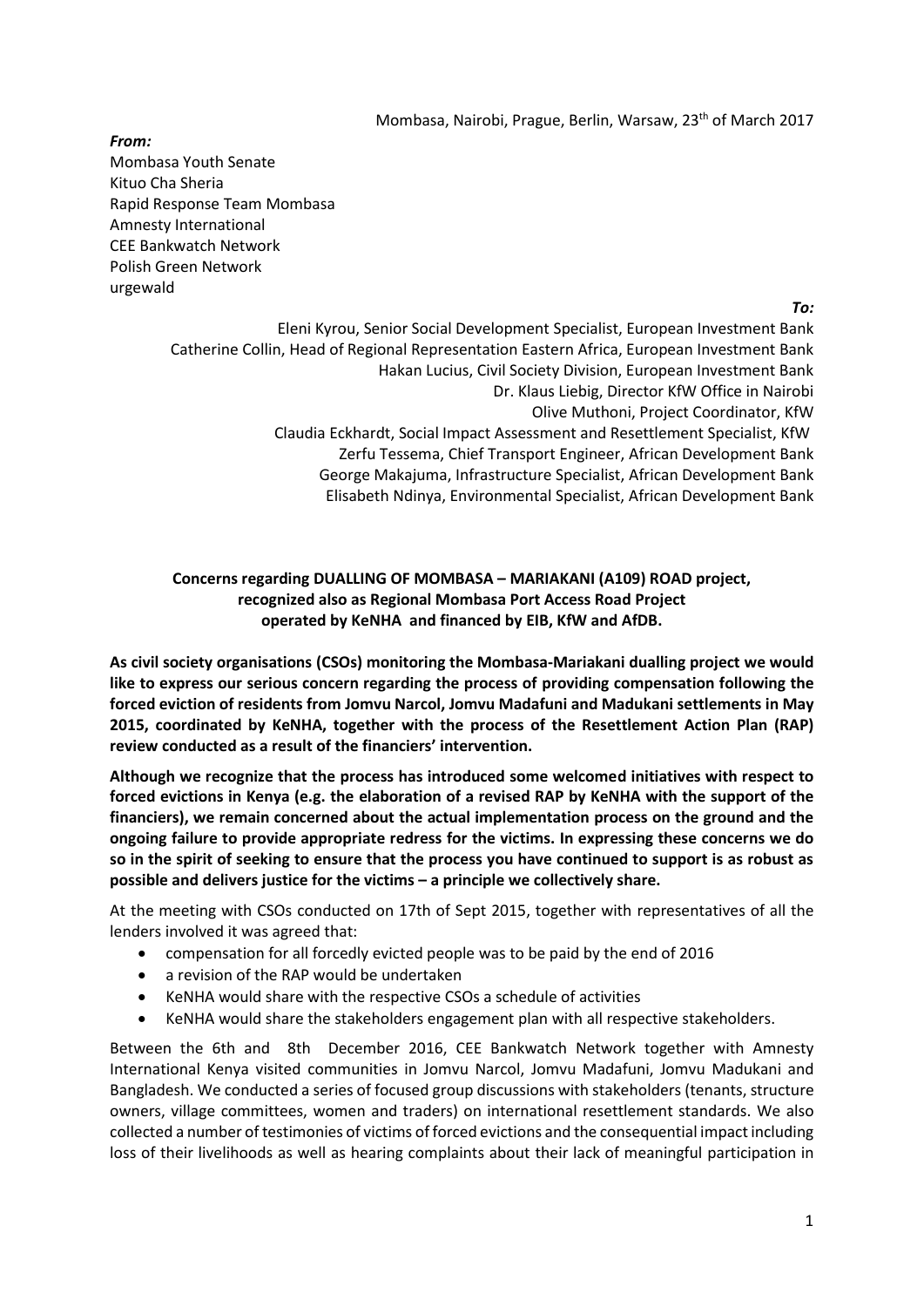the Corrective Action Plan and RAP review. Amnesty International Kenya and local CSOs, including the Rapid Response Team from Mombasa, are still monitoring the situation.

## **An inaccessible Corrective Action Plan (CAP)**

We are concerned that CAP has only been presented in English to a community with language and literacy challenges. English is not the common language used by the affected community, instead, Kiswahili is the language preferred in the region. It is also noteworthy, that the document was proffered in soft copies. There were no hard copies of CAP distributed to the targeted people, a fact that hampered accessibility of the document because majority of the populace cannot afford to access it online. Their meaningful participation in the process was thus put into sharp focus.

### **A deficient and non-transparent compensation process**

On 27th of February 2017, KeNHA met with Jomvu victims of forced evictions. During the meeting some compensation payments were distributed in the form of cheques. However, evidence gathered from victims by Rapid Response Team representatives from Mombasa confirmed that prior to these disbursements no information had been given to them regarding the compensation process. For example, victims interviewed were not sure if they had been compensated solely for the losses incurred during the May 2015 evictions or whether it also covered potential future relocation as well. Some of the victims reported, that they had only received compensation of 1000 or 400 KES. This is significantly less than the level of compensation they should be receiving to redress the harms and losses they had incurred.

### **Lack of consultation and information on the revision of the Resettlement Action Plan (RAP)**

Given that the RAP was supposed to be under revision until January 2017, we and the communities were expecting the engagement plan on it to be published in advance. However, we haven't got the confirmation from the communities on any engagement in consulting the revised RAP, which would be facilitated by KeNHA. Consequently, the communities do not know who is included in the RAP and what the process will look like.

According to the the project affected persons in Jomvu Narcol, Jomvu Madafuni and Madukani they have been informed orally by KeNHA representatives that the contractor will take possession of the road reserve by the end of January 2017. However, this does not amount to either proper consultation on the revised RAP or proper information on the resettlement scheme itself including assistance to the project affected persons.

Instead, residents have been witnessing the preparation of the construction sites and marking the houses without any proper explanation, together with the PAPs inquiries being conducted without proper notice. Consequently, people do not know if the inquiry is a part of the RAP, or something else. For example, on 8<sup>th</sup> of March 2017 KeNHA and the National Land Commission started the PAPs inquiry from the area of Changamwe to Mariakani. Tenants report that they are not included in the process and are told to deal directly with the structure owners. If this is really the approach of the project promoter, it is violation of the EIB Standards on Involuntary Resettlement included in the Environmental and Social Handbook, page 55, which states: "*23. (…) This applies to affected persons, groups and communities subjected to involuntary resettlement as well as host communities at relocation sites. It applies to all such persons, whether or not they hold a legal title to their home or property under domestic law.".*

All the described situation brings uncertainty, fear and tensions among the communities.

#### **Requested actions to address the situation**

Following the visits to the impacted area in February 2017, both Amnesty International and CEE Bankwatch Network met with the European Investment Bank to seek clarification on the findings from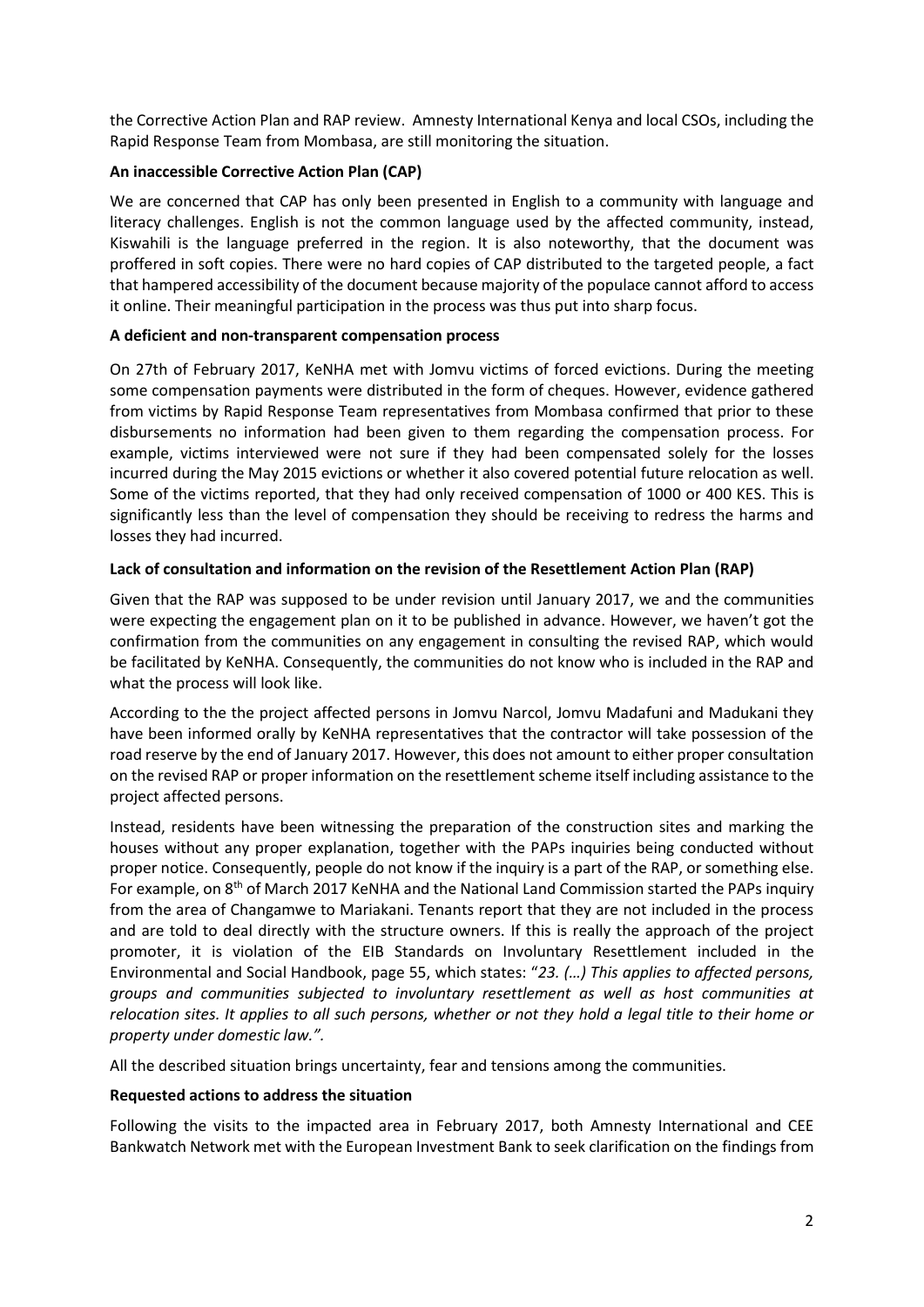their mission. We were informed that the translation of the CAP is ongoing and the revision of the RAP has been delayed.

In these circumstances we would respectfully urge you to ensure that KeNHA provides for an inclusive and transparent process of genuine consultation on the proposed CAP and revised RAP in line with the Standards 10 and 7 of the EIB's Environmental and Social Standards and corresponding policies and standards of other financiers. This would include the distribution of the Corrective Action Plan in the Kiswahili language before its implementation, disclosure of the revised RAP in the Kiswahili language, its effective distribution in advance of undertaking any actions and proper consultation process in compliance with international standards. Consultation provisions should be contained in the Stakeholder Engagement Plan for both the CAP and RAP review throughout the implementation period.

We call on the financiers to ensure that opportunities for dialogue and consultation are extended effectively to the full spectrum of affected persons, paying particular attention to the full participation of women, single headed households and child led families. It must be ensured that all the relevant stakeholders including PAPs, community authorities, community-based organizations and nongovernmental organizations, have the opportunity to comment on the documents and their comments are properly addressed. The communities reported to us that they have never received any response to their letters addressed to KeNHA regarding the process. We would also like to underline the need for capacity building of the small, local CSOs, who want to monitor the process but do not have the possibility because of the lack of information and logistical capacity.

Finally, we wish to emphasize that the situation on the ground is changing fast and that consequently, it requires the immediate attention of the financiers to ensure that every measure is taken to consult with, listen to and address the needs of all PAPs.

We also ask you to help us to inform other financiers (in particular the governmental agency UK Aid) with respect to the section of the road where forced evictions took place on 16 May 2015, a day before evictions at the section financed by EIB, AfDB and KfW and to encourage KeNHA to extend its Corrective Action Plan to those affected persons.

# **Specific Recommendations and Questions**

Based on the above we respectfully make the following recommendations and ask the following questions:

- 1. Ensure that KeNHA provides for an inclusive and transparent process of genuine consultation on the proposed CAP and revised RAP in line with the Standards 10 and 7 of the EIB's Environmental and Social Standards and corresponding policies and standards of other financiers, paying special attention to:
- effective distribution of the translated Corrective Action Plan in Kiswahili language before its implementation;
- disclosure of the revised RAP in Kiswahili language, its distribution and proper consultation process;
- opportunities for dialogue and consultation extended effectively to the full spectrum of affected persons, paying special attention to the full participation of women and single headed households;
- 2. Ensure, that KeNHA's performance is more effectively monitored, including where possible more site visits given the fast changing situation,
- 3. What has been done so far with respect to compensation in line with the CAP, what kind of information regarding CAP implementation are the banks in possession of, how many meetings/payments of compensation have taken place according to KeNHA, how Community